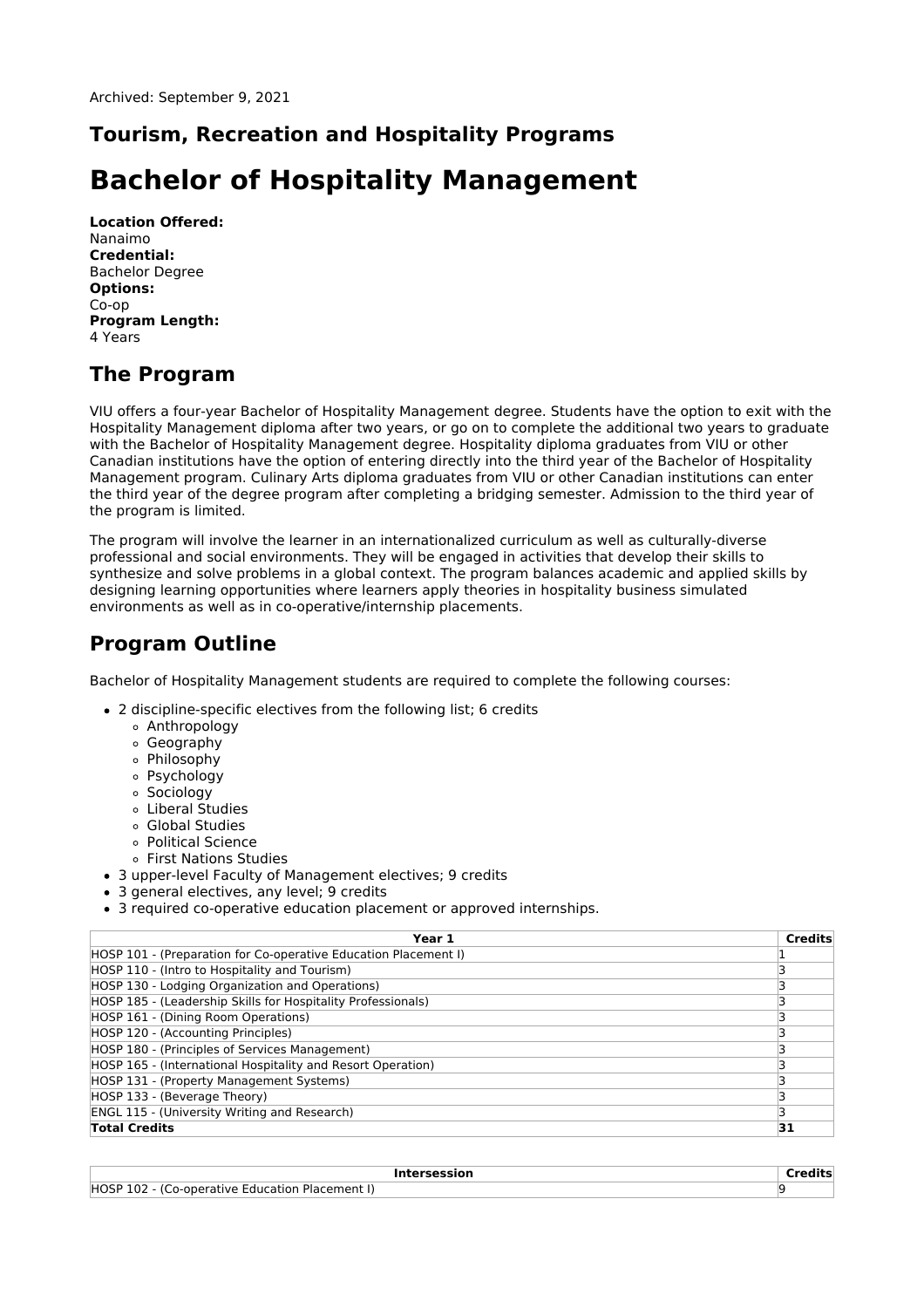| Year <sub>2</sub>                                                 | <b>Credits</b> |
|-------------------------------------------------------------------|----------------|
| (HOSP 201 - (Preparation for Co-operative Education Placement II) |                |
| HOSP 215 - (Principles of Services Marketing)                     |                |
| HOSP 225 - (Financial Control Systems)                            |                |
| HOSP 240 - (Principles of Food Production)                        |                |
| HOSP 282 - (Human Resource Management)                            |                |
| HOSP 251 - (Dining Room Management)                               |                |
| HOSP 205 - (Hospitality Financial Management)                     |                |
| HOSP 241 - (Food Service Management)                              |                |
| HOSP 230 - (Law and Ethics)                                       |                |
| ECON 100 - (Intro to Economics)                                   |                |
| <b>ENGL 204 - (Business and Technical Writing)</b>                |                |
| <b>Total Credits</b>                                              | 31             |

| <b>Intersession</b>                              |  |
|--------------------------------------------------|--|
| HOSP 202 - (Co-operative Education Placement II) |  |

| Year 3                                                                   | <b>Credits</b> |
|--------------------------------------------------------------------------|----------------|
| HOSP 335 - (Advanced Resort Management)                                  |                |
| HOSP 340 - (Conference & Event Management)                               |                |
| HOSP 357 - (Advanced Research Methods in Hospitality Management)         |                |
| HOSP 311 - (Consumer Behaviour: The Guest Experience)                    |                |
| HOSP 358 - (Data Analysis for Decision Making in Hospitality Management) |                |
| HOSP 382 - (Managing Cultural Diversity)                                 |                |
| <i>Four</i> electives                                                    | 12             |
| <b>Total Credits</b>                                                     | 30             |

| Intersession                                                | Credits |
|-------------------------------------------------------------|---------|
| TRMT 309A - (Co-operative Education Work Placement III) or, |         |
| TRMT 309B - (Internship)                                    |         |

| Year 4                                                       | <b>Credits</b> |
|--------------------------------------------------------------|----------------|
| HOSP 421 - (Hospitality Entrepreneurship)                    |                |
| HOSP 453 - (Community Development in Hospitality Management) |                |
| HOSP 435 - (Strategic Revenue Management)                    |                |
| HOSP 460 - (Hospitality Risk Management)                     |                |
| HOSP 470 - (Hospitality Strategic Management)                |                |
| HOSP 490 - (Graduating Seminar in Hospitality Management)    |                |
| <i>Four</i> electives                                        | 12             |
| <b>Total Credits</b>                                         | 30             |

### **Electives for the 3rd or 4th year of the Bachelor of Hospitality Management**

All students should consult with the Program Degree Advisor upon admission to the program.

Electives allow customization of a Bachelor of Hospitality Management degree. Considerations in selecting electives should include what courses will assist a future career, or what areas for interest may wish to be explored. All prerequisites for electives must be met.

Students may also plan to use their electives to participate in a Field School or an International Study Abroad exchange program. Study Abroad exchanges with one of VIU's partner schools allow qualifying students to complete one or more semesters of coursework at the partner school. Outbound students pay tuition to VIU, not the partner school. If you are interested, please see the Education Abroad page. Some funding may be available for qualifying applicants.

#### **General Electives**

Three (3) three-credit general electives of any academic university courses are required for the Bachelor of Hospitality Management; for a total of 9 credits. General electives should be used to either fulfill a prerequisite for any course within the Bachelor of Hospitality Management, so some planning is needed, or they may be completely discretionary.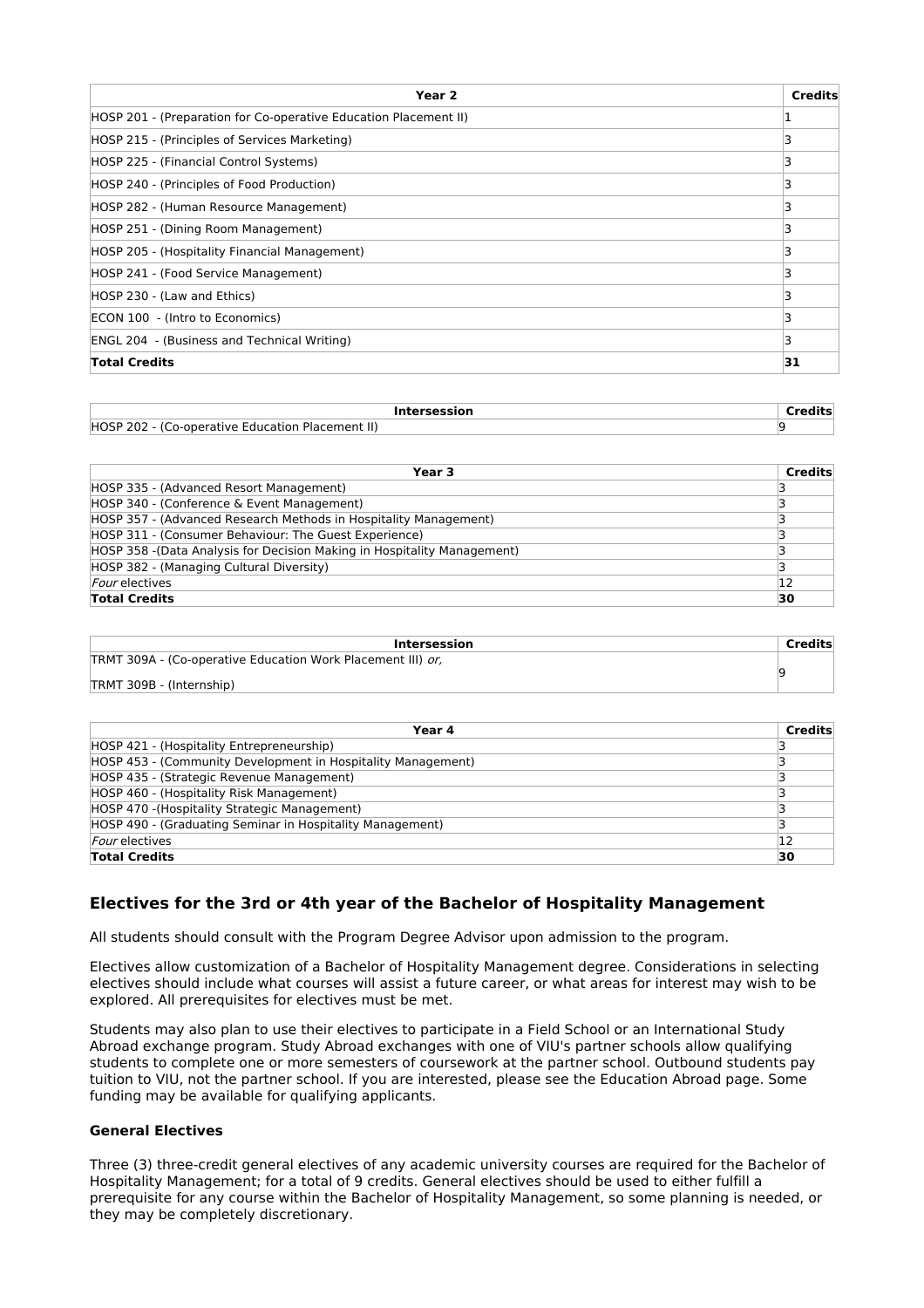#### **300 or 400 Level Faculty of Management (FOM) Electives**

Upper-level Faculty of Management (FOM) electives refers to any 300 or 400 level course that is delivered in the School of Business, the Recreation and Tourism Department, or the Hospitality Management Department electives (any department within the FOM).

The following list is provided as a guide to assist in selecting an appropriate 300 or 400 level FOM elective for the Bachelor of Hospitality Management:

- 300 or 400 level Field School
- Wine Business
- **Contrigm**
- Accounting
- Economics
- Financial Services
- Human Resources
- International Business
- Management
- Marketing

Bachelor of Hospitality Management students may pursue the Wine Business Program, or select Field Schools, while taking their degree as part of their elective selections.

### **Completion Requirements**

The expected, normal time required to complete the degree program will be four years for full-time students. Part-time students who may require a longer time to complete the program are encouraged to apply, as the department is committed to the provision of coursework through a variety of alternative methods (Prior Learning Assessment, online, evening, short intensive sessions).

#### **Hospitality Management Diploma Option**

To exit the program with Hospitality Management Diploma, students must pass all 100 and 200 level program courses with an overall Grade Point Average (GPA) of a "C+" or better, and perform satisfactorily in two (2) required cooperative education work placement activities. The typical duration of the diploma is 2 years.

Beyond satisfying the academic requirements necessary for graduation, all students must obtain three completion requirements: Foodsafe 1, Foodsafe 2, and WHMIS.

#### **Continuing Requirements/Minimum Sessional Grade Point Average**

Students must maintain a minimum passing grade in all courses with an average annual Grade Point Average (GPA) of "C+" or better in all non-elective courses.

Students who fail to maintain this standard will be placed on academic probation for the following academic year. If the standards are not attained during the probationary year, the student will be asked to withdraw from the program for a minimum period of one academic year. The student may apply for probationary reinstatement after the withdrawal period, subject to available space.

#### **Prior Learning Assessment**

Students who have gained required skills, knowledge and competencies taught in the degree program in the Hospitality Industry may consider seeking recognition and assessment of their prior learning. Students who are successful in demonstrating prior learning to the extent required by the faculty will be granted appropriate credit toward the degree. https://services.viu.ca/advising/newstudents/pla.asp.

### **Admission Requirements**

Enrolment in this program is limited. Students who meet or exceed the minimum admission requirements may not necessarily be admitted to the program.

- General admission requirements apply.
- English 12 with a minimum "C+" grade or equivalent.
- A minimum "C+" grade in Foundations of Mathematics and Pre-calculus 10 or Workplace Mathematics 10 or equivalent.

#### **Admission Following Culinary Management Diploma**